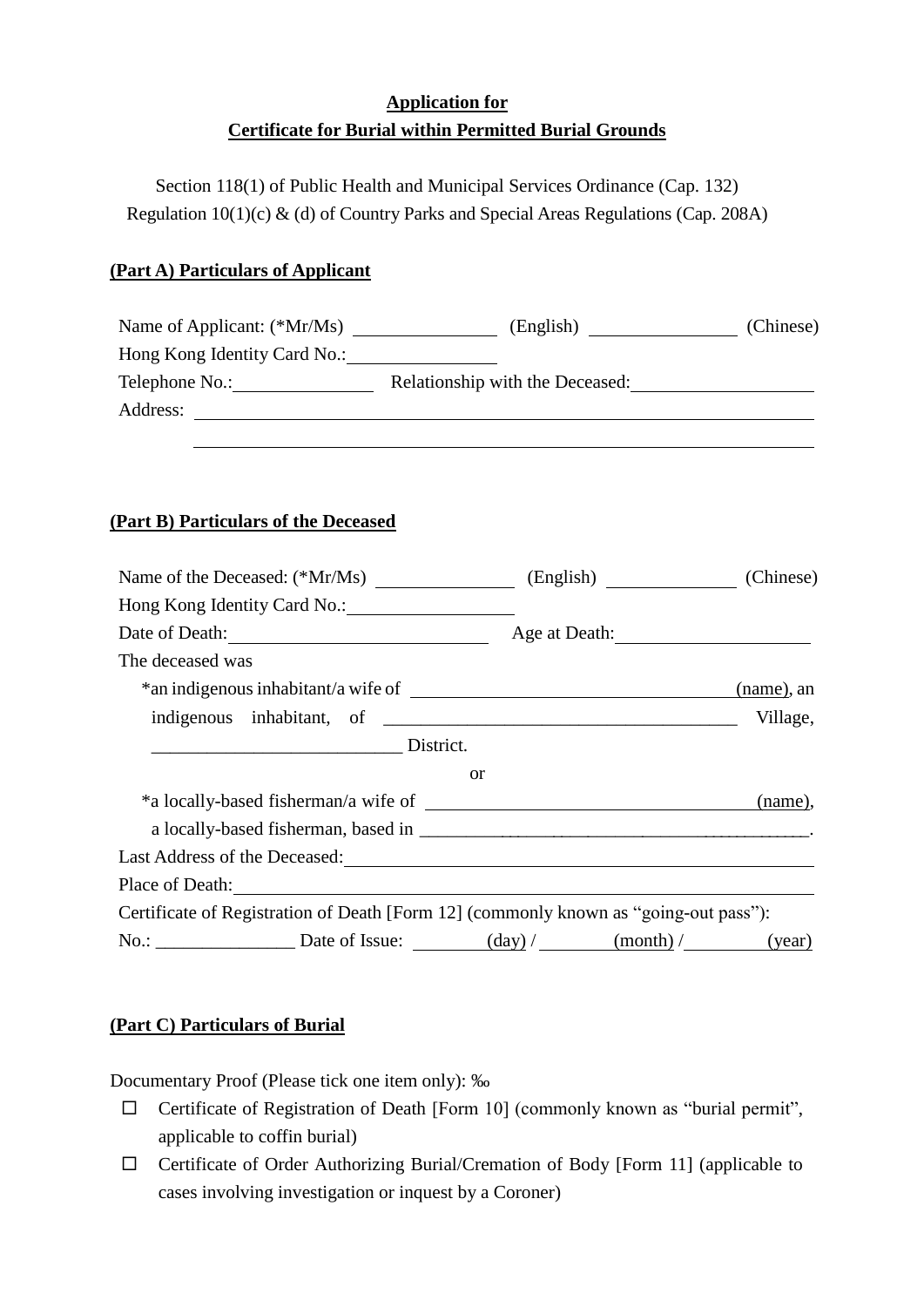- $\Box$  Authorisation to Exhume Remains [FEHB 150] (applicable to urn burial)
- $\Box$  Permit to Take Away Cremated Ashes [FEHB 153]/Certificate of Cremation [FEH(L) 88A] (applicable to burial of cremated ashes)

| Document No.:                   |               | Date of Issue: | $\frac{day}{t}$               | (month) | (year) |
|---------------------------------|---------------|----------------|-------------------------------|---------|--------|
| Type of Burial:                 | $\Box$ coffin | $\Box$ urn     | $\Box$ cremated ashes         |         |        |
| Place of Burial:                |               |                |                               |         |        |
| Licensed Undertaker of Burials: |               |                |                               |         |        |
| Address:                        |               |                |                               |         |        |
| <b>Contact Person:</b>          |               |                | <b>Contact Telephone No.:</b> |         |        |

**(The applicant shall engage a licensed undertaker of burials to undertake all or any duties connected with the burial of human cadavers. The List of Licensed Undertakers of Burials is available on the website of the Food and Environmental Hygiene Department.)** 

| Mason:                 |                               |  |
|------------------------|-------------------------------|--|
| Address:               |                               |  |
| <b>Contact Person:</b> | <b>Contact Telephone No.:</b> |  |

**(Note: The applicant is required to obtain the consent from the departments concerned<sup>1</sup> for any tree felling. Application forms are available at the District Offices concerned of the Home Affairs Department.)** 

#### **(Part D) Undertaking by Applicant**

I have read and understand the Points to Note set out in the Certificate for Burial within Permitted Burial Grounds (the Certificate). I undertake to observe all the requirements set out in the Points to Note upon granting of the Certificate.

*Please tick as appropriate*

*\* Please delete as appropriate*

Signature of Applicant: Date:

 $\overline{a}$ <sup>1</sup> The District Lands Office concerned of the Lands Department or the Agriculture, Fisheries and Conservation Department